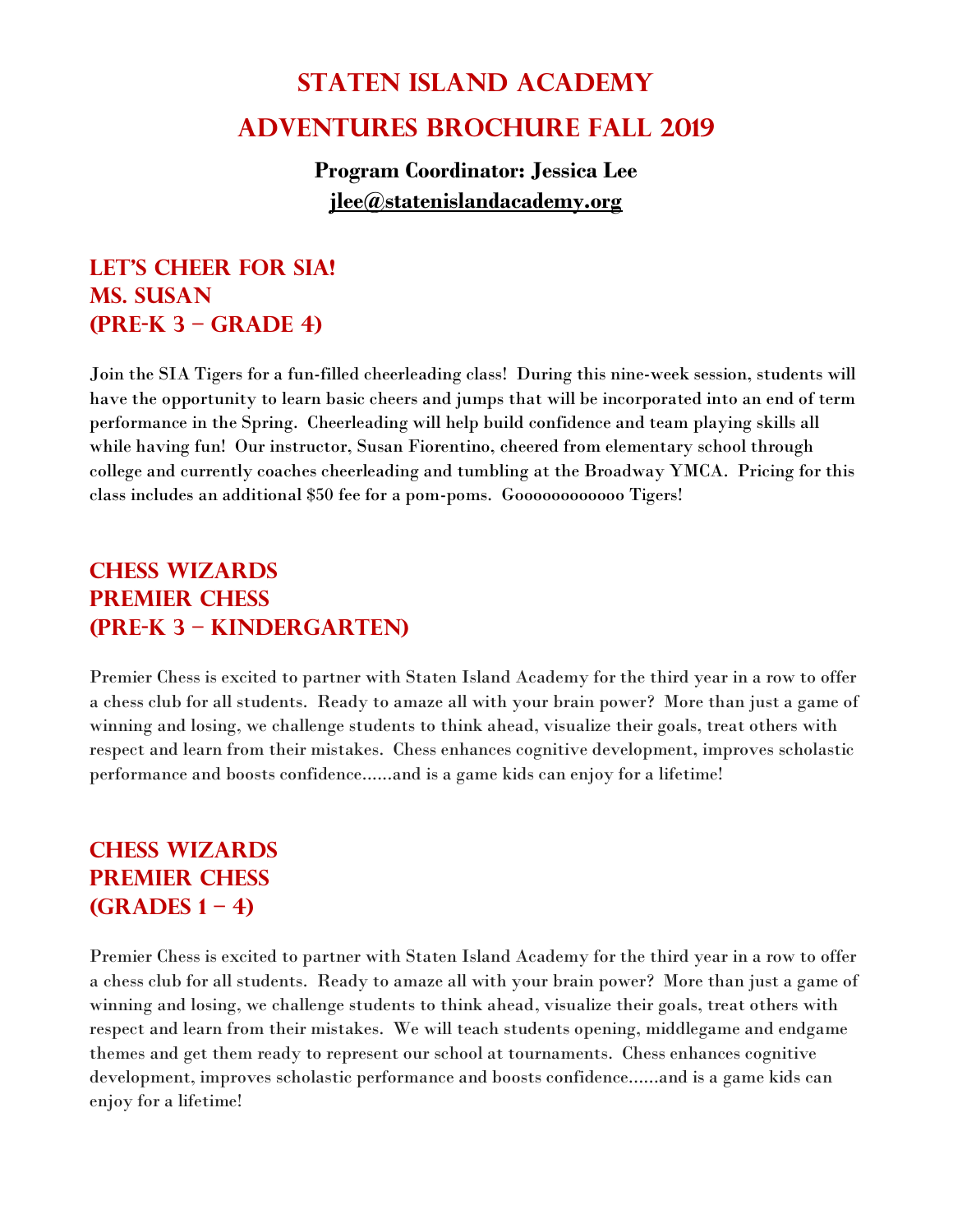#### **Chess Wizards Premier Chess (Grades 5 - 8)**

Premier Chess is excited to partner with Staten Island Academy for the third year in a row to offer a chess club for all students. Ready to amaze all with your brain power? More than just a game of winning and losing, we challenge students to think ahead, visualize their goals, treat others with respect and learn from their mistakes. We will teach students opening, middlegame and endgame themes and get them ready to represent our school at tournaments. Chess enhances cognitive development, improves scholastic performance and boosts confidence......and is a game kids can enjoy for a lifetime!

#### **Nature on Your Doorstep Mr. Wollney (Pre-K 3 – Grade 1)**

Students in this class will explore the natural world in our immediate environment by exploring the plants and animals living on the school campus. Anticipated organisms for study include earthworms, insects and their larvae, salamanders and perhaps even snakes. Additional local animals from turtles to rabbits will make guest appearances.

#### **Chemistry with Common Materials Mr. Wollney (Grades 2 - 3)**

Students will be introduced to chemistry through reactions that can be demonstrated using common substances available in the home. Topics include: acids and bases, plastic polymers, the production of gases, gas expansion and much more.

#### **Construction Challenges Mr. Wollney (Grades 4 – 6)**

Modern Science Olympics and similar competitions increasingly include the construction of nonrobotic devices for the successful completion of a challenge. Examples include the construction of stick bridges, gadgets to shoot ping-pong balls to set distances and "Rube Goldberg" machines. Students in this class will use both mental and physical skills to design and perfect various contraptions to complete specific challenges with parameters.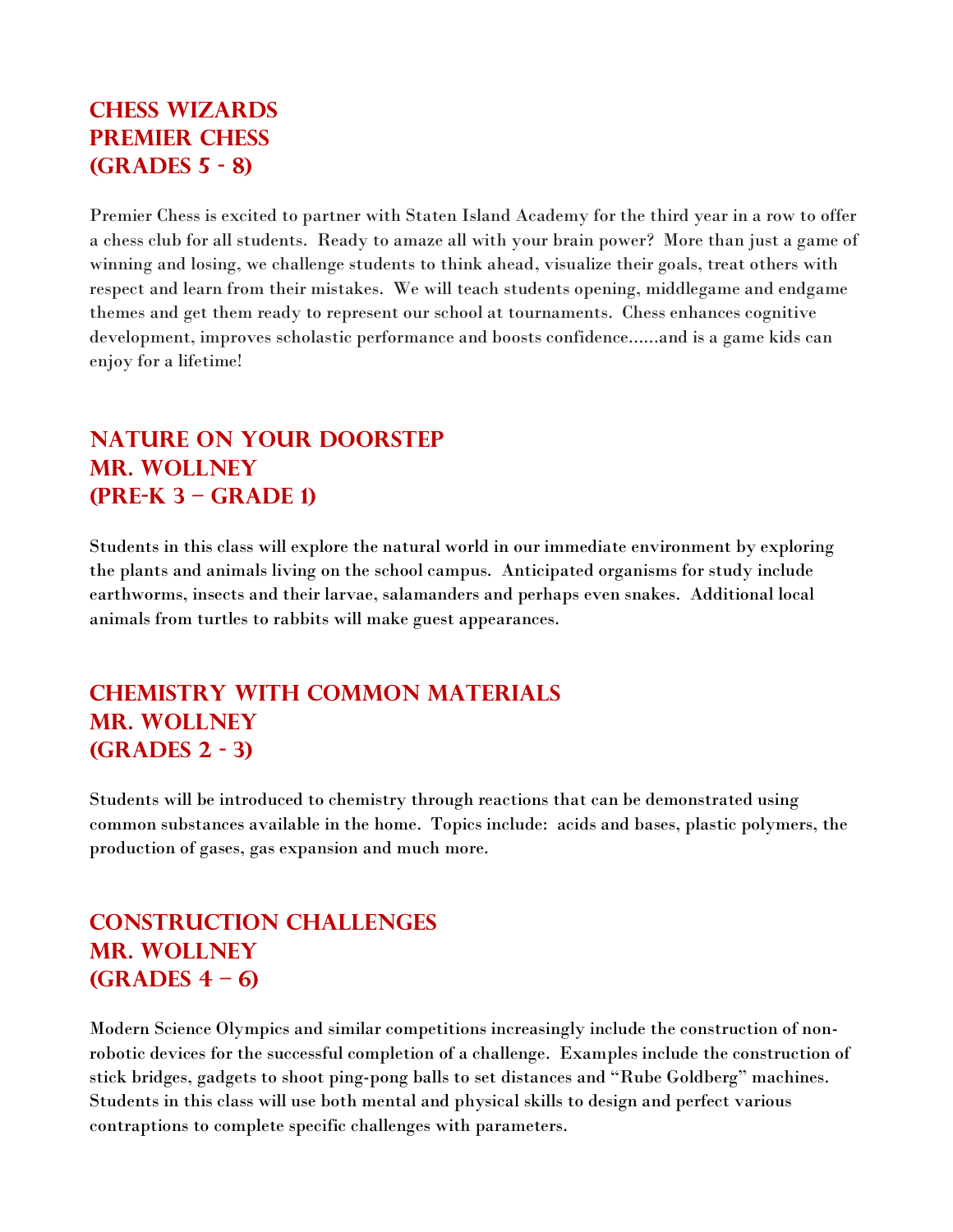#### **Robots and Machines Mrs. MArtin (Grades 5 – 7)**

Beginning with simple machines and adding automation and sensors, along with applying practical math and science concepts, students will learn engineering design, mechanical construction and basic computer coding skills. We will incorporate different types of robots, electronics and construction materials for a fun hands-on experience!

#### **Imagination Story Time Ms. LEe (Pre-K 3 – Kindergarten)**

Let's let our imaginations run wild! Come read a story and then create a craft! From a super silly sloth to a lazy laughing lion...the choice is yours! A new creation will be made and sent home each week. Reading and art are combined in this fun and creative course.

#### **Innovative Thinkers Ms. Barbarino (Pre-K 3 – Grade 1)**

STEM stands for Science, Technology, Engineering and Math. Join Ms. Barbarino as she has created this Adventures class to engage our Early Childhood students to become creators, thinkers, problem solvers, doers, innovators and inventors. We are sure to have a blast!

#### **Soccer Premier Soccershots (Grades 1 - 2)**

Focusing on individual skill, fitness and sportsmanship, each session provides an opportunity for kids to be challenged through fun games and team competitions.

\*\**Please see attached instructions on how to register online\*\**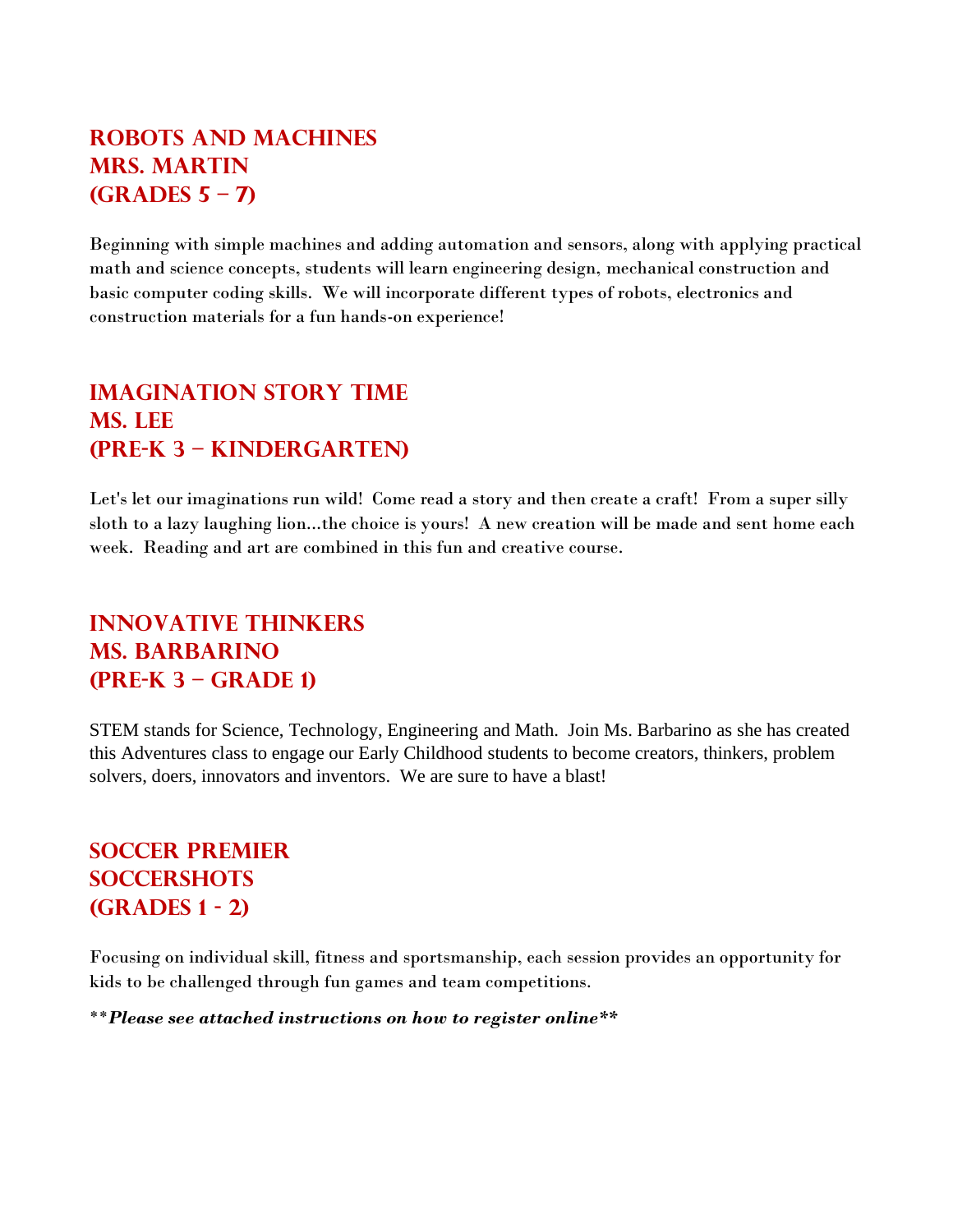#### **Soccer Classic Soccershots (Pre-K 3 – Kindergarten)**

Using creative and imaginative games, we focus on basic soccer skills like passing and shooting. At the same time, we highlight a positive character trait during each session, such as respect, teamwork and appreciation.

*\*\*Please see attached instructions on how to register online\*\**

#### WE HOPE TO SEE YOUR CHILD/CHILDREN ENJOYING ALL THAT STATEN **island academy's Fall adventures session has to offer! We look forward to creating, learning, playing, and most of all having fun!**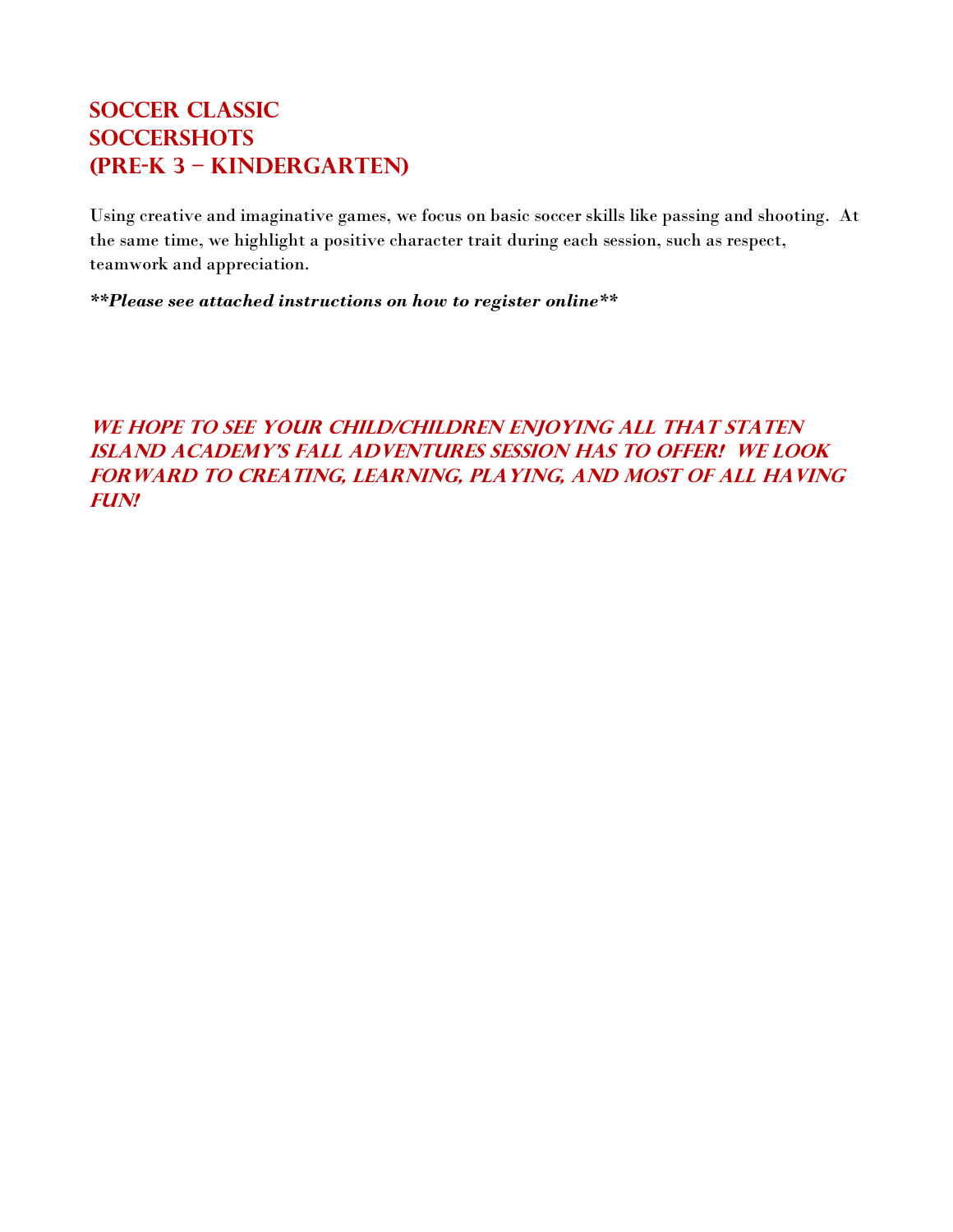### **Adventures Course Schedule**

#### **Registration: Fall 2019**

*Billing will be charged through SMART Tuition. Please note that we reserve the right to cancel courses that are under-enrolled.*

*Extended Day: Supervised Extended Day service is available to all Pre-K through Grade 8 students. Students taking Adventures courses should report to Extended Day; they will be picked up there and escorted to courses. Students will return to Extended Day following their course for parent/guardian pickup.*

*Pickup Locations: Pre-K 3 through Kindergarten in Early Childhood Building and Grades 1 through 5 in Patrick Commons.*

| <b>DAY</b>     | <b>COURSE</b>     | <b>GRADES</b> | <b>TIME</b> | <b>DATES</b>       | <b>FEE</b> |
|----------------|-------------------|---------------|-------------|--------------------|------------|
| <b>Mondays</b> | Cheerleading      | Pre-K $3$ -   | $3:30 -$    | $10/7$ , $10/21$ , | \$325      |
|                |                   | Grade 4       | 4:30        | 10/28, 11/4,       |            |
|                |                   |               |             | $11/18$ ,          |            |
|                |                   |               |             | $11/25$ , $12/2$ , |            |
|                |                   |               |             | 12/9, 12/16        |            |
|                | Imagination       | Pre-K $3$ -   | $4:00 -$    | $10/7$ , $10/21$ , | \$250      |
|                | <b>Story Time</b> | Kindergarten  | 5:00        | $10/28$ ,          |            |
|                |                   |               |             | $11/18$ ,          |            |
|                |                   |               |             | 11/25, 12/2        |            |
|                | Chemistry         | Grades        | $3:30 -$    | $10/7$ , $10/21$ , | \$350      |
|                | with Common       | $2 - 3$       | 4:30        | 10/28, 11/4,       |            |
|                | Materials         |               |             | $11/18$ ,          |            |
|                |                   |               |             | $11/25$ , $12/2$ , |            |
|                |                   |               |             | 12/9, 12/16        |            |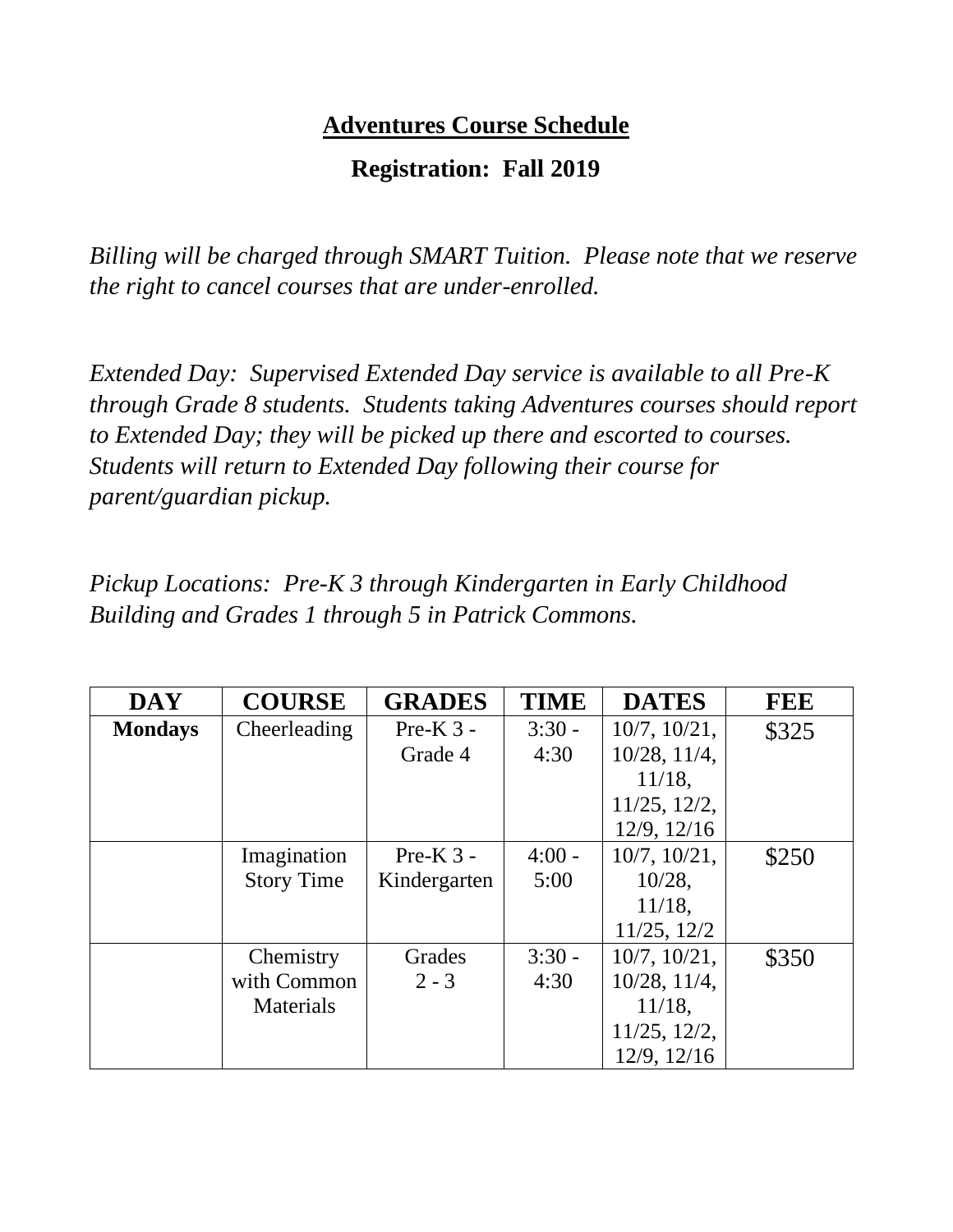| <b>DAY</b>     | <b>COURSE</b> | <b>GRADES</b> | <b>TIME</b> | <b>DATES</b>        | FEE   |
|----------------|---------------|---------------|-------------|---------------------|-------|
| <b>Mondays</b> | Soccer        | Pre-K $3$ -   | $3:30 -$    | $10/7$ , $10/21$ ,  | \$140 |
|                | Classic       | Kindergarten  | 4:15        | $10/28$ , $11/4$ ,  |       |
|                |               |               |             | $11/18$ , $11/25$ , |       |
|                |               |               |             | 12/2                |       |
|                | Soccer        | Grades        | $3:30 -$    | $10/7$ , $10/21$ ,  | \$140 |
|                | Premier       | $1 - 2$       | 4:30        | $10/28$ , $11/4$ ,  |       |
|                |               |               |             | $11/18$ , $11/25$ , |       |
|                |               |               |             | 12/2                |       |

| <b>DAY</b>      | <b>COURSE</b>   | <b>GRADES</b> | <b>TIME</b> | <b>DATES</b>        | <b>FEE</b> |
|-----------------|-----------------|---------------|-------------|---------------------|------------|
| <b>Tuesdays</b> | Chess           | $Pre-K 3 -$   | $3:30 -$    | $10/1$ , $10/8$ ,   | \$350      |
|                 |                 | Kindergarten  | 4:30        | $10/15$ , $10/22$ , |            |
|                 |                 |               |             | $10/29$ , $11/5$ ,  |            |
|                 |                 |               |             | $11/12$ , $11/19$ , |            |
|                 |                 |               |             | 11/26               |            |
|                 | Nature on       | $Pre-K 3 -$   | $3:30 -$    | $10/1$ , $10/8$ ,   | \$275      |
|                 | Your            | Grade 1       | 4:30        | $10/15$ , $10/22$ , |            |
|                 | Doorstep        |               |             | $10/29$ , $11/5$ ,  |            |
|                 |                 |               |             | 11/12, 11/19,       |            |
|                 |                 |               |             | 11/26               |            |
|                 | Robots and      | Grades        | $3:30 -$    | $10/1$ , $10/8$ ,   | \$450      |
|                 | <b>Machines</b> | $5 - 7$       | 5:00        | $10/15$ , $10/22$ , |            |
|                 |                 |               |             | $10/29$ , $11/5$ ,  |            |
|                 |                 |               |             | 11/12, 11/19,       |            |
|                 |                 |               |             | $12/3$ , $12/10$ ,  |            |
|                 |                 |               |             | 12/17               |            |

| <b>DAY</b> | <b>COURSE</b> | <b>GRADES</b> | <b>TIME</b> | <b>DATES</b>        | <b>FEE</b> |
|------------|---------------|---------------|-------------|---------------------|------------|
| Wednesdays | Construction  | Grades        | $3:30 -$    | $10/16$ , $10/23$ , | \$300      |
|            | Challenges    | $4 - 6$       | 4:30        | $10/30$ , $11/6$ ,  |            |
|            |               |               |             | $11/13$ , $11/20$ , |            |
|            |               |               |             | $12/4$ , $12/11$ ,  |            |
|            |               |               |             | 12/18               |            |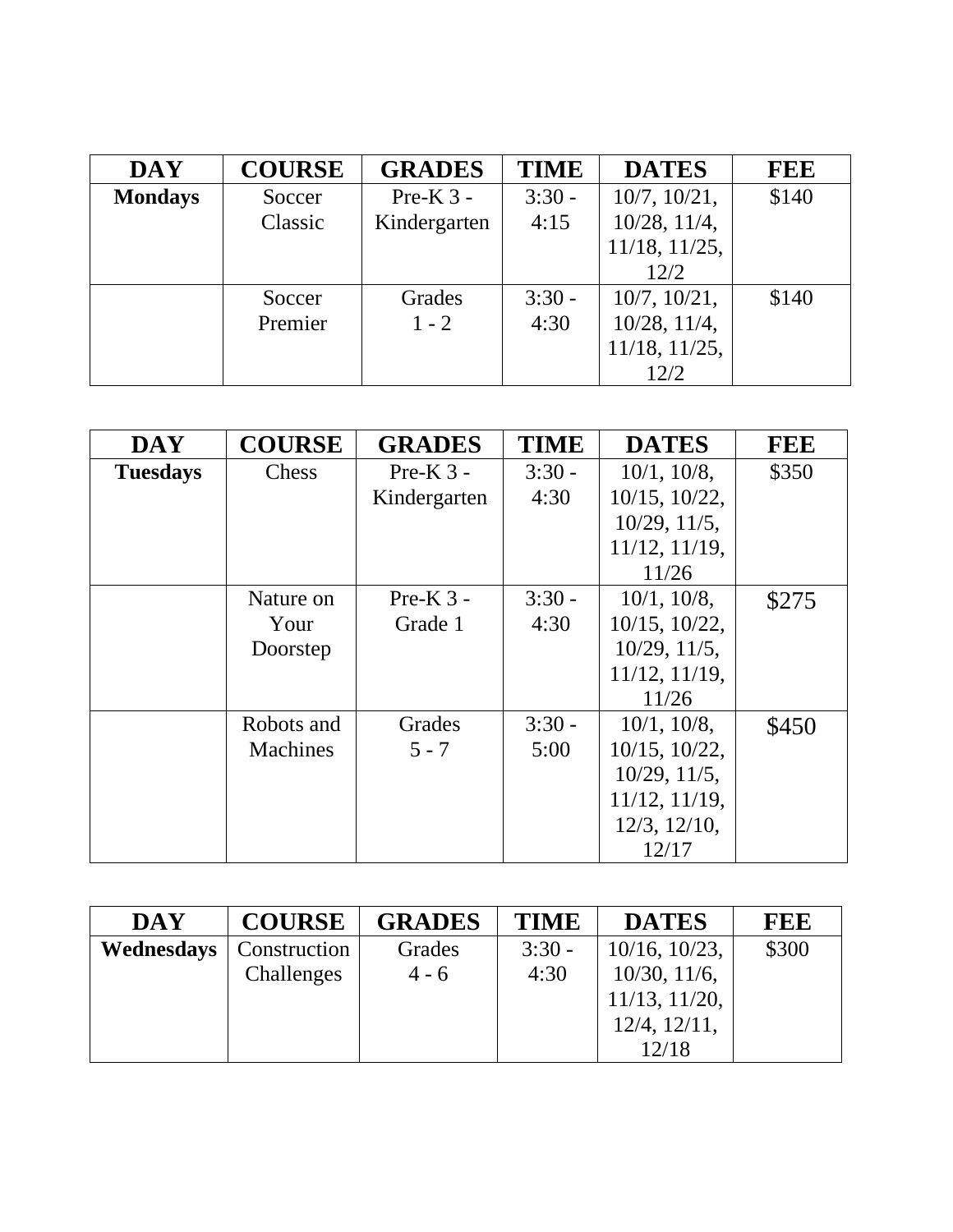| <b>DAY</b>       | <b>COURSE</b>   | <b>GRADES</b> | <b>TIME</b> | <b>DATES</b>        | <b>FEE</b> |
|------------------|-----------------|---------------|-------------|---------------------|------------|
| <b>Thursdays</b> | Innovative      | Pre-K $3$ -   | $4:00 -$    | $9/26$ ,            | \$250      |
|                  | <b>Thinkers</b> | Grade 1       | 5:00        | $10/17$ , $11/7$ ,  |            |
|                  |                 |               |             | $11/14$ , $12/5$ ,  |            |
|                  |                 |               |             | 12/19               |            |
|                  | Chess           | Grades        | $3:30 -$    | $10/3$ , $10/10$ ,  | \$350      |
|                  |                 | $1 - 4$       | 4:30        | $10/17$ , $10/24$ , |            |
|                  |                 |               |             | 11/7, 11/14,        |            |
|                  |                 |               |             | $11/21$ , $12/5$ ,  |            |
|                  |                 |               |             | 12/12               |            |
|                  | Chess           | Grades        | $4:30 -$    | $10/3$ , $10/10$ ,  | \$350      |
|                  |                 | $5 - 8$       | 5:30        | $10/17$ , $10/24$ , |            |
|                  |                 |               |             | $11/7$ , $11/14$ ,  |            |
|                  |                 |               |             | $11/21$ , $12/5$ ,  |            |
|                  |                 |               |             | 12/12               |            |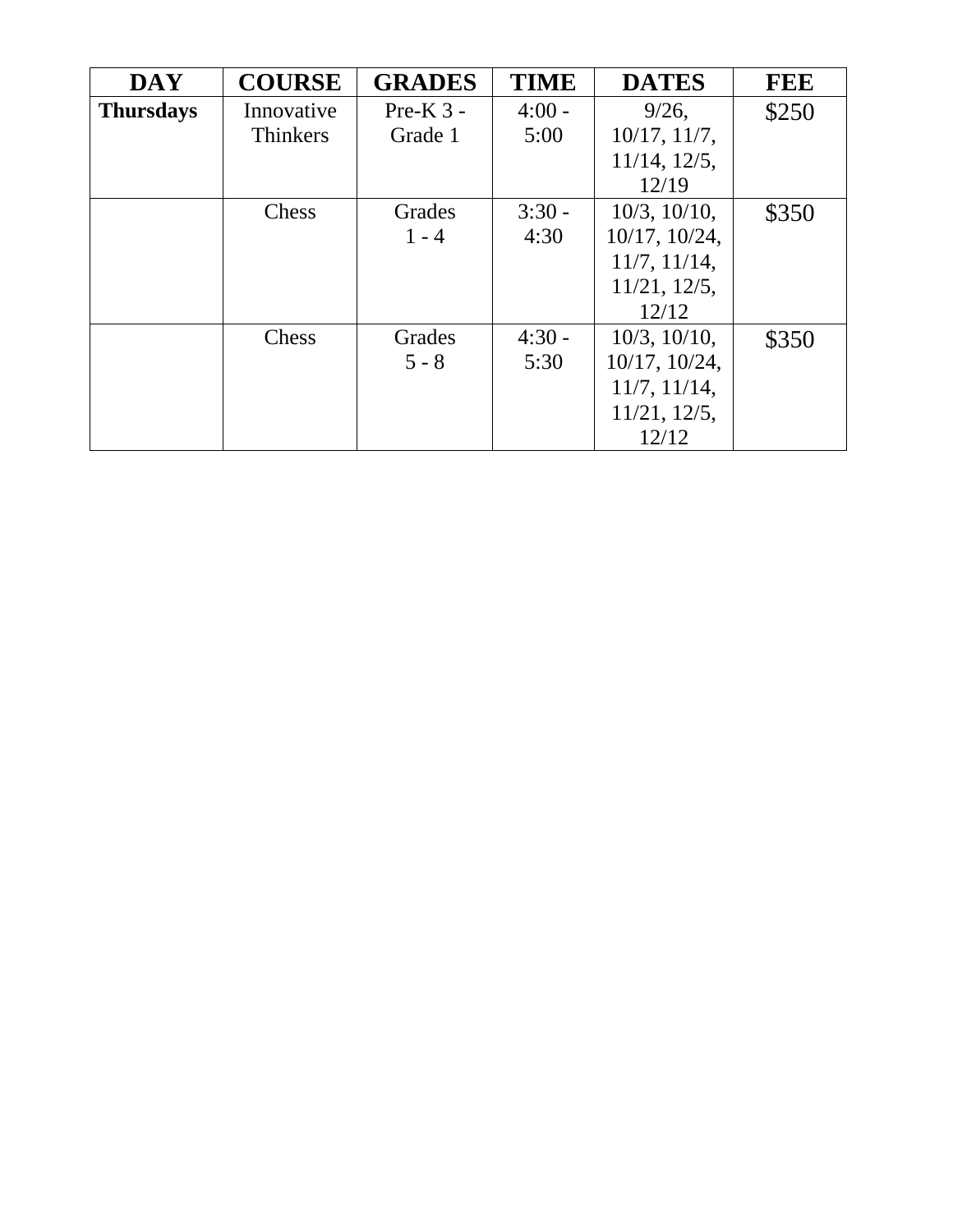# **Staten Island Academy Adventures Registration Form**

## **Fall 2019**

| Full payment will be charged through SMART Tuition. The registration form should be handed in to<br>the office. Please note that no refunds will be issued after the first two weeks of program<br>participation. |
|-------------------------------------------------------------------------------------------------------------------------------------------------------------------------------------------------------------------|
|                                                                                                                                                                                                                   |
| Grade: _____________ Age: __________                                                                                                                                                                              |
|                                                                                                                                                                                                                   |
|                                                                                                                                                                                                                   |
| Course Fee: \$                                                                                                                                                                                                    |
|                                                                                                                                                                                                                   |
|                                                                                                                                                                                                                   |
| Course Fee: \$____________                                                                                                                                                                                        |
| Total Student Fee: \$__________                                                                                                                                                                                   |